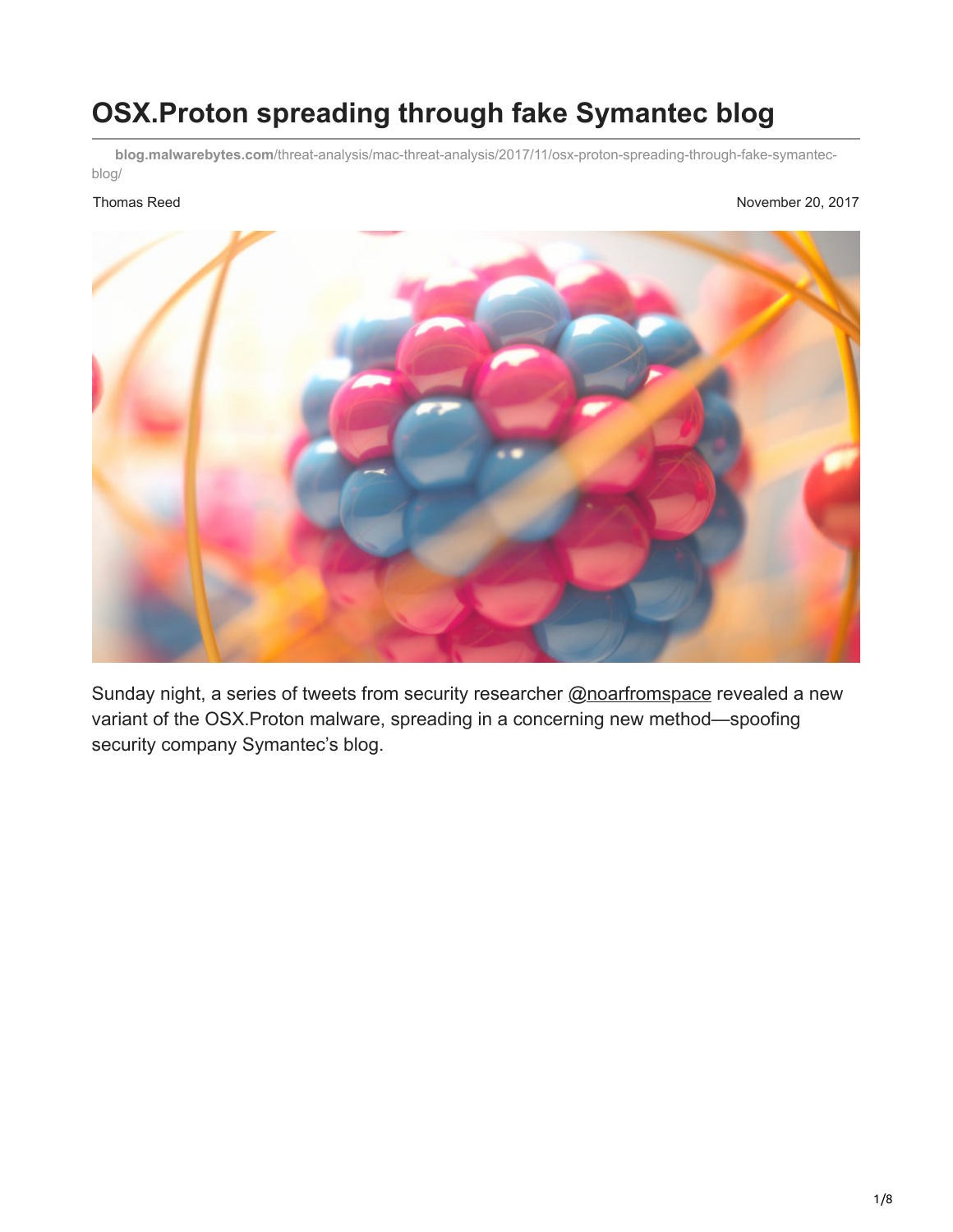

#### **Method of infection**

The malware is being promoted via a fake Symantec blog site at symantecblog[dot]com. The site is a good imitation of the real Symantec blog, even mirroring the same content. The registration information for the domain appears, on first glance, to be legitimate, using the same name and address as the legitimate Symantec site. The email address used to register the domain is a dead giveaway, however:

| Registrant Contact Information: |                                 |
|---------------------------------|---------------------------------|
| <b>Name</b>                     | Domain Manager                  |
| Organization                    |                                 |
| <b>Address</b>                  | 350 Ellis Street                |
| City                            | Mountain View                   |
| State / Province                | CА                              |
| <b>Postal Code</b>              | 94043                           |
| Country                         | US                              |
| <b>Phone</b>                    | +1.6505278000                   |
| Fax                             | +1.6505275693                   |
| Email                           | connelcristopher@protonnail.con |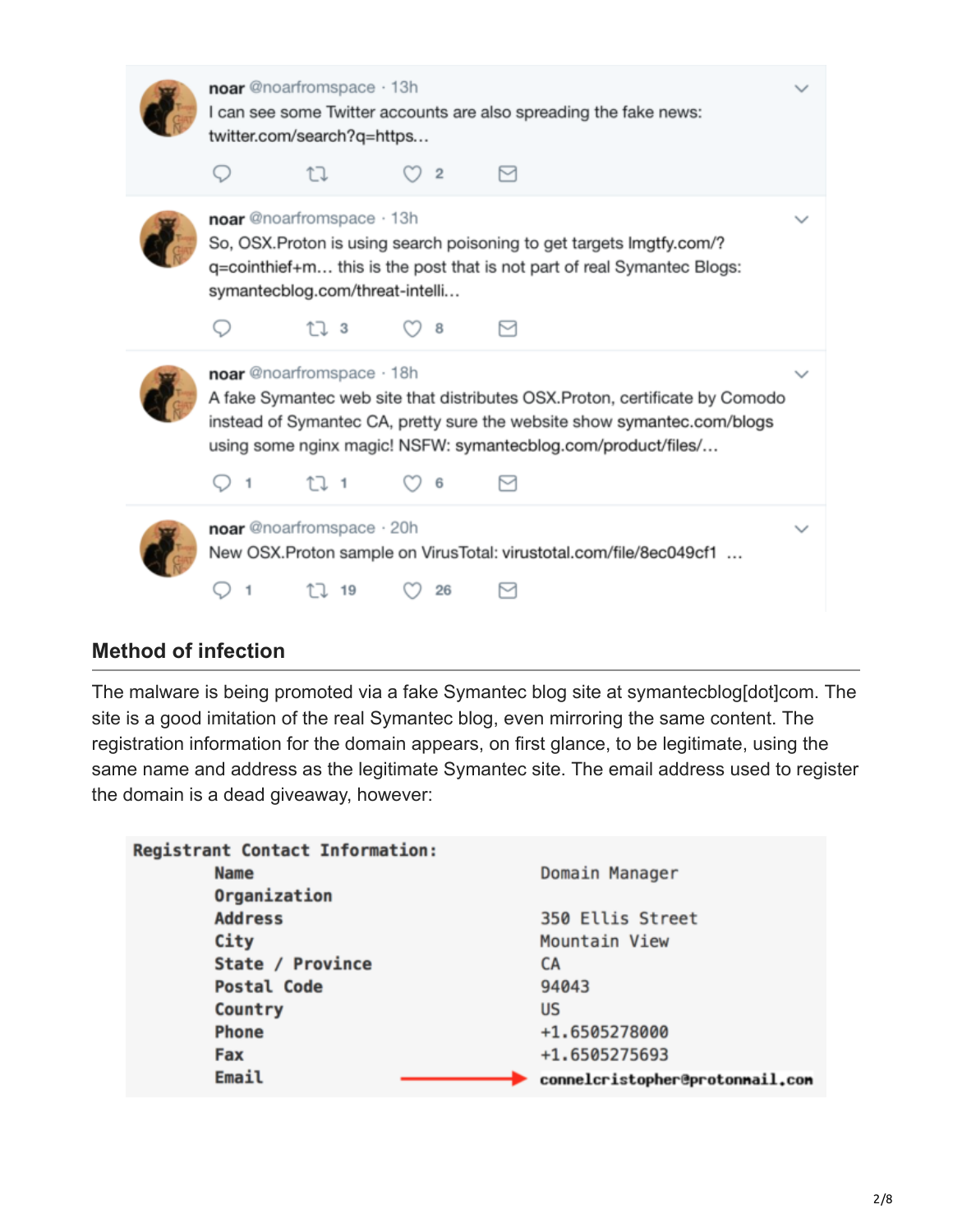Even more suspicious is the certificate used by the site. It is legitimate SSL certificate, but was issued by Comodo rather than Symantec's own certificate authority.



#### www.symantecblog.com

Issued by: COMODO RSA Domain Validation Secure Server CA Expires: Friday, November 16, 2018 at 6:59:59 PM Eastern Standard Time This certificate is valid

**Trust Details** 

> **Subject Name** Organizational Unit Domain Control Validated Organizational Unit PositiveSSL Common Name www.symantecblog.com

| <b>Issuer Name</b> |                                                           |
|--------------------|-----------------------------------------------------------|
|                    |                                                           |
| <b>Country GB</b>  |                                                           |
|                    | State/Province Greater Manchester                         |
| Locality Salford   |                                                           |
|                    | Organization COMODO CA Limited                            |
|                    | Common Name COMODO RSA Domain Validation Secure Server CA |

The fake site contains a blog post about a supposed new version of CoinThief, a piece of malware from 2014. The fake post claims that a new variant of CoinThief has been spotted. In fact, as far as I've been able to determine, this is a made-up story, and no such new variant of CoinThief actually exists.

The fake post promotes a program called "Symantec Malware Detector," supposedly to detect and remove the malware. No such program actually exists.

Unfortunately, links to the fake post have been spreading on Twitter. Some of the accounts tweeting the link appear to be fake accounts, but others seem to be legitimate. Given the fact that the primary goal of the Proton malware is to steal passwords, these could be hacked accounts whose passwords were compromised in a previous Proton outbreak. However, they could also simply be the result of people being tricked into thinking the fake blog post is real.

Users who download and run the "Symantec Malware Detector" will instead be infected with malware.

### **Malware behavior**

When run, the malicious Symantec Malware Detector application displays a very simple window, using the Symantec logo: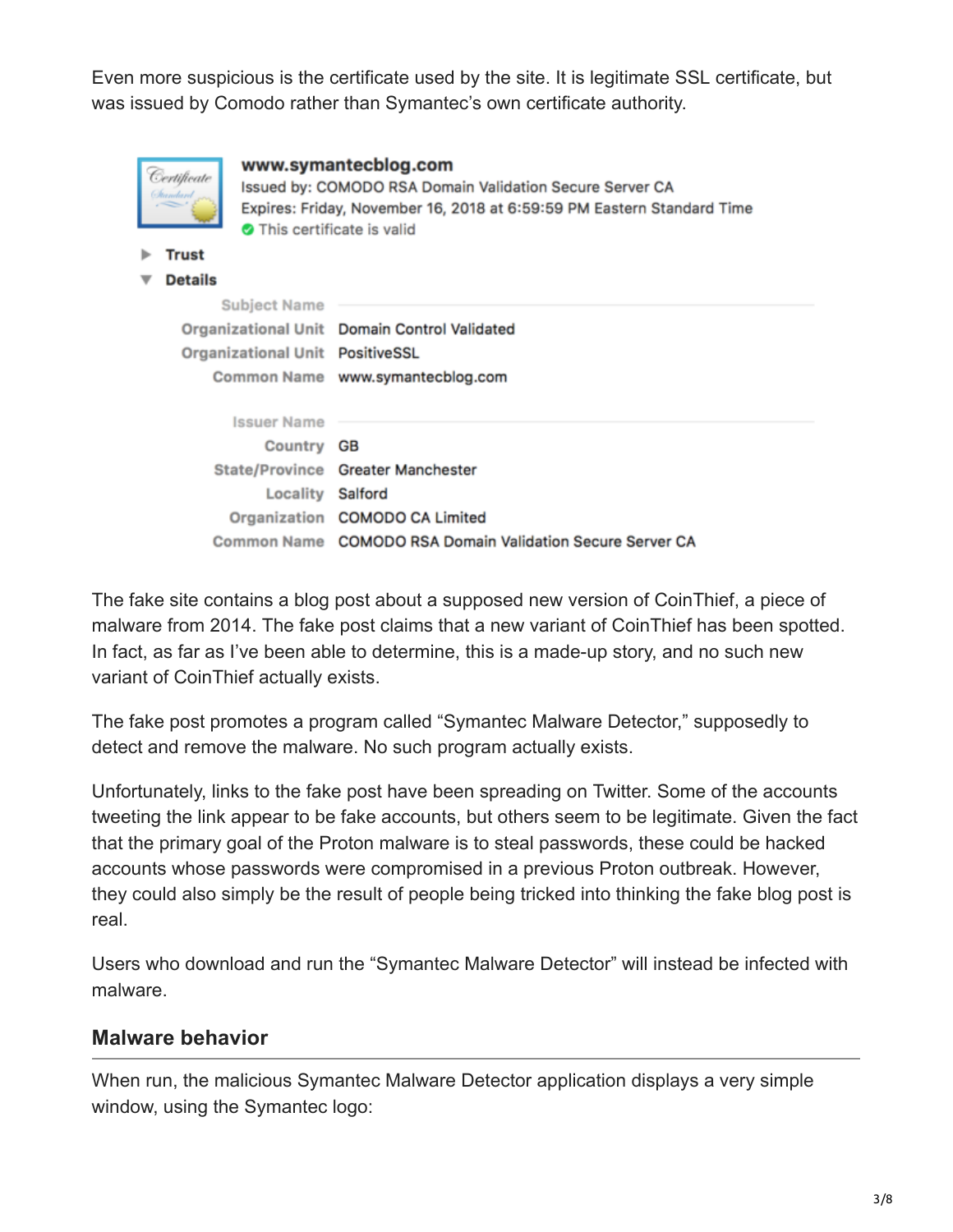

If the user quits the application at this point, the malware does not actually get installed. However, let's be honest—if you've been tricked into downloading and opening this application, you probably won't bail out at this point.

Clicking the "Check" button results in a request for an admin password:

| <b>Symantec Malware Detector requires</b><br>allow this | administrative access. Type your password to |
|---------------------------------------------------------|----------------------------------------------|
| Username:<br>∣ test                                     |                                              |
| Password:                                               |                                              |
|                                                         | Cancel<br>OK                                 |

The average Mac user has seen these kinds of password request many times before, so again, this is unlikely to raise suspicions among users who have gotten this far. In reality, this is a very well-done fake and will give the malware your password. (Unlike the legitimate password request this is designed to imitate, which does not give the requesting software the user's password.)

If an admin password is provided, the application displays a progress bar claiming to be scanning the computer.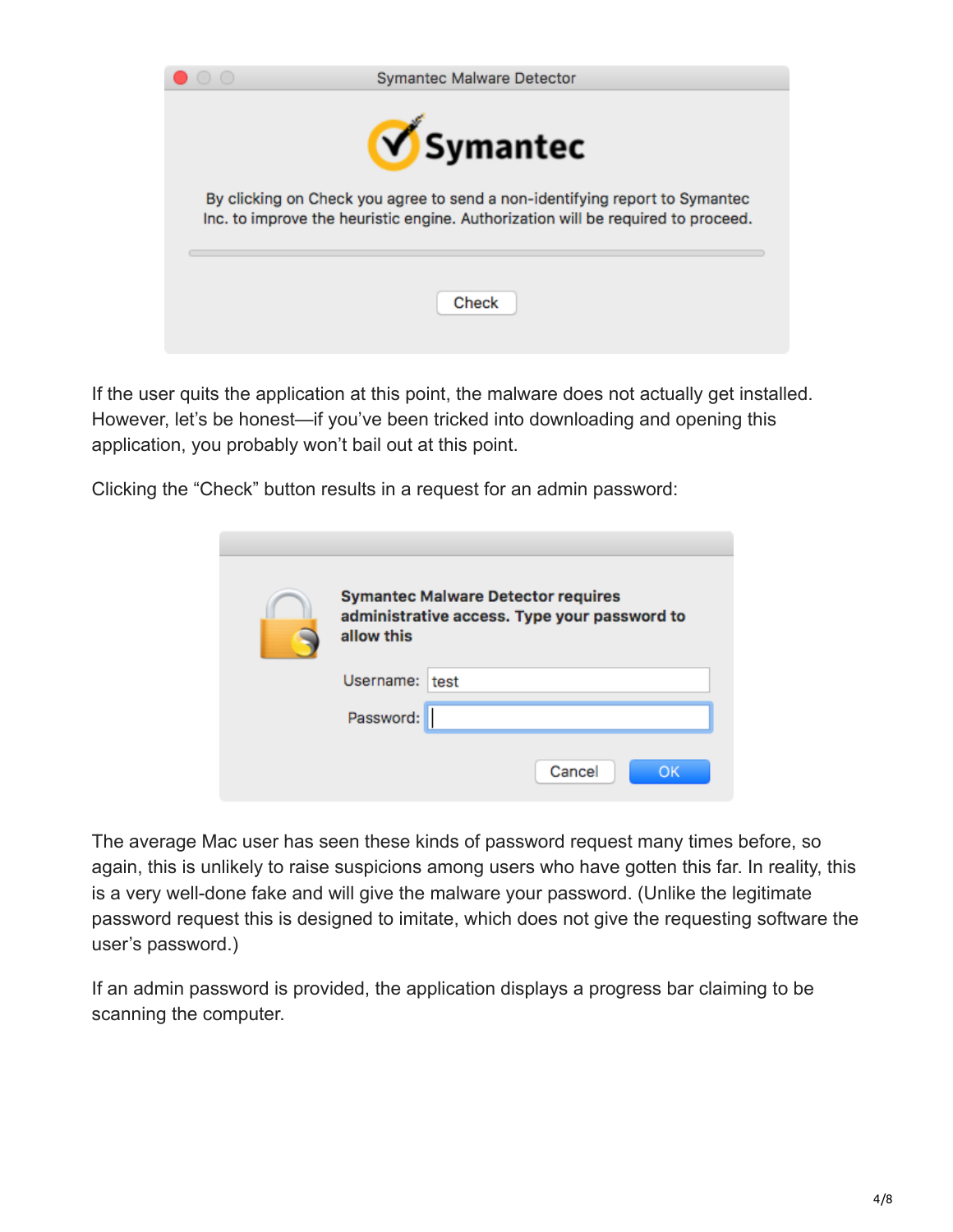

In reality, however, the application has installed the Proton malware.

The malware will begin capturing information, including logging the user's admin password in clear text, among a lot of other personally-identifying information (PII) to a hidden file:

```
[...]
<metadata>
<date>2017-11-19T20:29:19.801Z</date>
<serial>*********</serial>
<username>test</username>
<fullname>test</fullname>
<hostname>test%E2%80%99s Mac</hostname>
<password>testpw</password>
<os_version>10.12.6</os_version>
<os_locale>en_US</os_locale>
</metadata>
[...]
```
The malware also captures and exfiltrates things like keychain files, browser auto-fill data, 1Password vaults, and GPG passwords. Since the malware has phished the user's password, the hackers will be able to decrypt the keychain files at a minimum.

### **Indicators of compromise**

The Symantec Malware Detector application is, as far as I'm able to determine, a completely made-up name. If you see such an application—perhaps in the Downloads folder, or perhaps in the Applications folder, depending on where the user puts it—it should be deleted.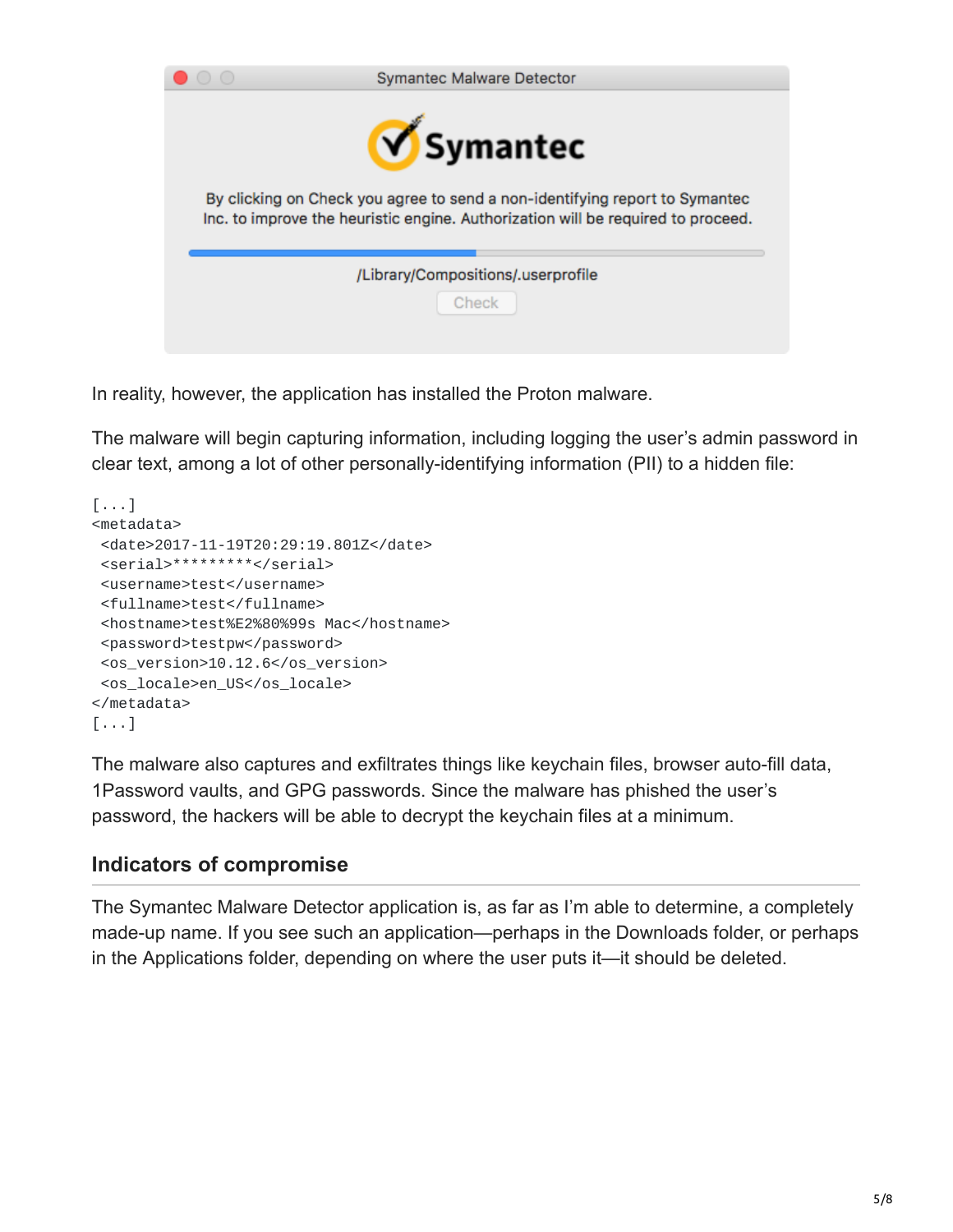

# **Symantec Malware Detector**

If you are unsure of whether the application is actually malicious, you can check the code signature. Enter the following command in the Terminal, substituting the actual path:

codesign -dvvv "path/to/Symantec Malware Detector.app"

The malicious application has been signed by someone named Sverre Huseby, using a certificate with a team identifier of E224M7K47W. Anything signed with this certificate should be considered malicious.

Once this malicious "dropper" application has been run, the following paths will be found on the system:

```
/Library/LaunchAgents/com.apple.xpcd.plist
/Library/.cachedir/
/Library/.random/
```
The .random directory holds the malicious Proton executable, which is kept running by the com.apple.xpcd.plist launch agent. The .cachedir folder contains data that has been or will be exfiltrated.

In addition to these files, the /private/etc/sudoers file will have been modified. The following line will have been added to the end:

Defaults !tty\_tickets

That line should be removed from the sudoers file.

Fortunately, Apple is aware of this malware and has revoked the certificate used to sign the malware. This will prevent future infections by the Symantec Malware Detector. Revoking the certificate will not, by itself, do anything to protect a machine that is already infected.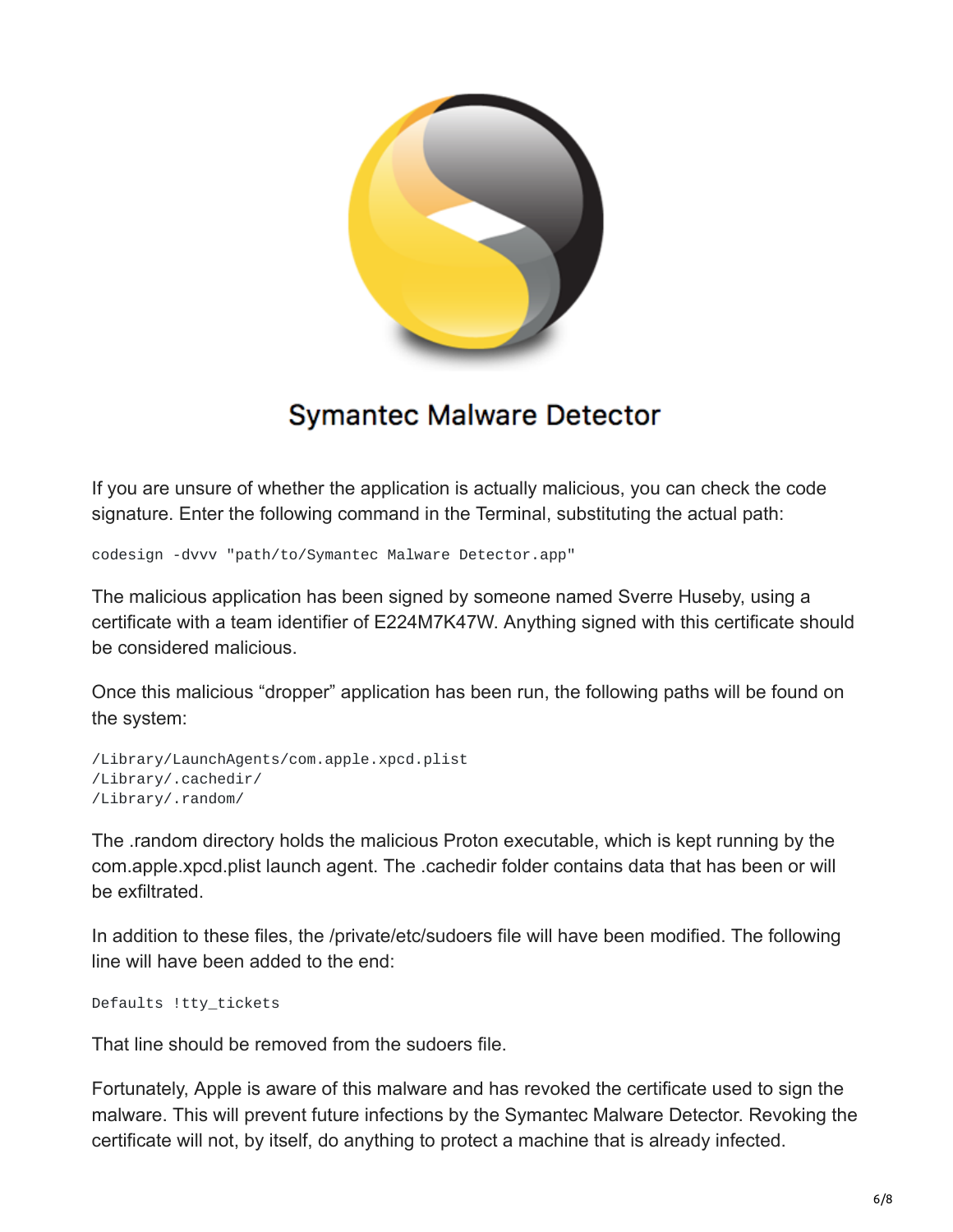## **Implications**

[Malwarebytes for Mac](https://malwarebytes.com/mac) will detect and remove Proton infections for free. If you find your Mac to be infected, it's quite easy to remove the malware. However, removing the malware is only a part of the solution.

Since Proton is designed to steal login credentials, you will need to take some emergency actions post-infection. You should treat all online passwords as compromised and change them all. Be sure, while you're at it, to use different passwords on every site, and use a [password manager](https://blog.malwarebytes.com/glossary/password-manager/) (such as 1Password or LastPass) to keep track of them. Since 1Password vaults are a target of Proton, be sure that you don't store your password manager's master password in your keychain or anywhere else on the computer. That should be the one and only password that you memorize, and it should be strong.

You should also enable two-factor authentication on every account that will allow you to do so. That will minimize the impact of such breaches in the future by ensuring that a hacker will need more than just your password to access your accounts.

In addition to passwords, you should consider any other information that may have been part of the compromise. For example, if you store credit card numbers or other sensitive data in the keychain, it should be treated as compromised and you should respond accordingly.

As always, if the machine that was compromised was issued to you by your employer, or has company data on it, you should notify IT immediately. Failure to do so could lead to a very serious breach of your company's systems.

### **Conclusion**

Proton has been circulating for quite some time after its initial appearance in March. It has previously been distributed via [a compromise of the Handbrake application](https://blog.malwarebytes.com/threat-analysis/mac-threat-analysis/2017/05/handbrake-hacked-to-drop-new-variant-of-proton-malware/) and a similar [compromise of a couple Eltima Software applications](https://blog.malwarebytes.com/cybercrime/2017/10/mac-malware-osx-proton-strikes-again/). It is highly likely that Proton will continue to circulate, and similar incidents will continue to occur.

Proton illustrates an increasing problem in the Mac community. The prevailing attitude that you can avoid Mac malware if you're careful enough is failing in the face of supply chain attacks, such as the hacks of the Handbrake and Eltima Software systems.

Further, so-called "fake news" being used to distribute malware is a highly dangerous threat. Many people these days are looking to download malware removal software for the Mac, due to the increasing prevalence of annoying Mac adware. Unfortunately, it is often the case that such software will be downloaded after a search that gives questionable results, or after seeing a recommendation from a hacked or fake account on social media or forums.